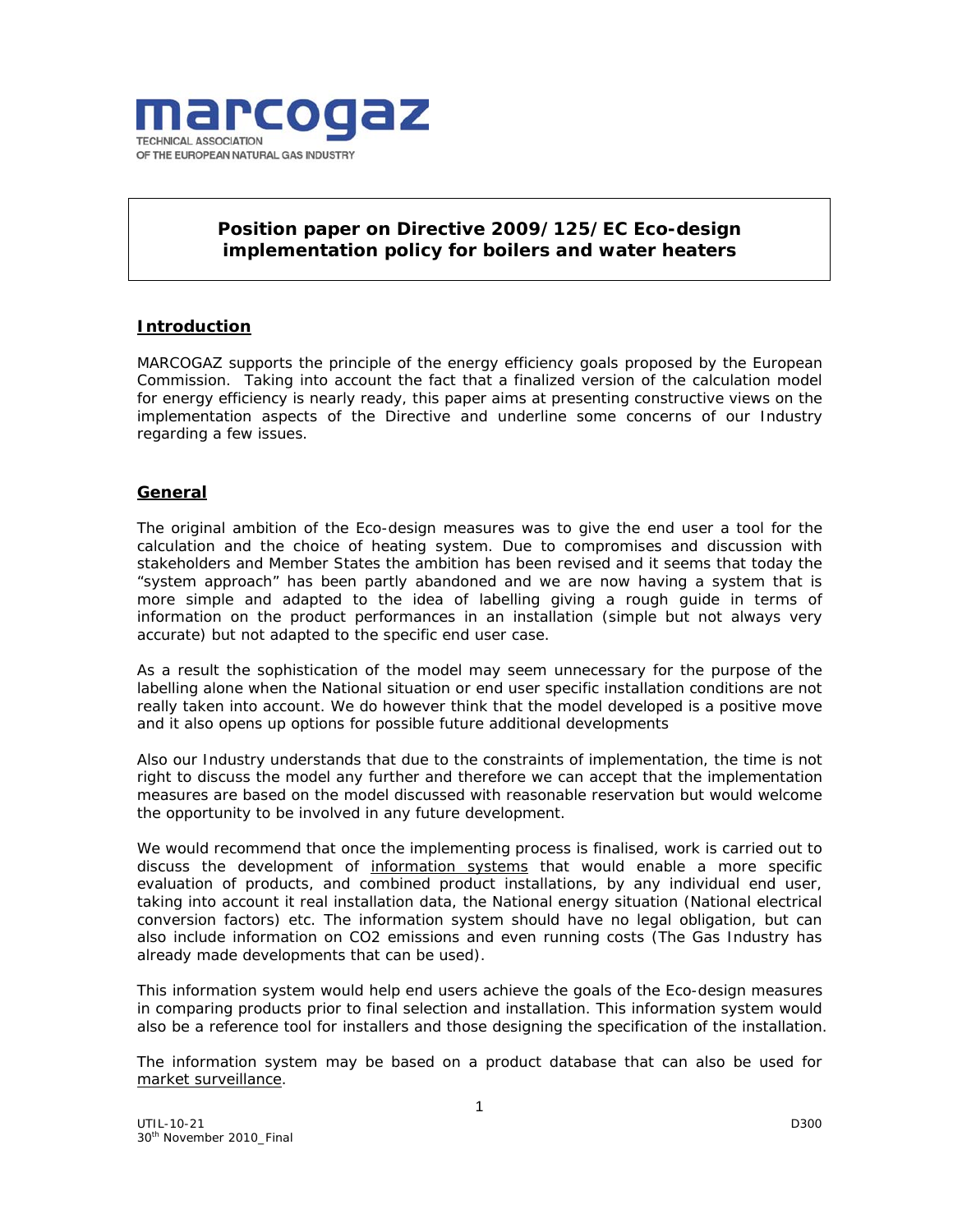We are aware that such initiatives should result from an agreement within the Industry, but the support and help from the Commission and Member States would be needed to establish those instruments.

We would also suggest that labelling of the appliance by the manufacturer against the model criteria is accepted as the best way forward and that any labelling by the installer at the point of installation is too late in the process to allow end users to make product comparisons.

We also support the idea of a mandate to CEN in order to produce the relevant standards needed for the implementation of the Directive, including the calculation model.

## **Main comments**

#### **1) How will the label be calculated and who has or will have the responsibility of labelling?**

#### *Issue:*

The fact that the specific efficiency given by the model is greatly depending on the heat distribution system in the installation (floor heating or radiators) or additional components in the system (e.g. solar) seems to indicate that the label can only be given at the end of the chain by the installer. The implementing measure shall make clear how to use the calculation method (model) developed and especially what will be the installation condition used as basis for the label.

The solution adopted for the attribution of the label must also consider that in some Countries, installers design the system but smaller installers may not deal with the complexity of the labelling without specific additional training.

## **Questions:**

- How to attribute a label to an appliance when the same appliance can be installed with radiators or floor heating, with solar or not, with other appliances or not?
- Who should bear the responsibility for the labelling?

## *Proposed solutions:*

- The manufacturer provides with the appliance documentation a matrix showing the performances (specific efficiency, rating) of the appliance with the different situations possible
- The label on the appliance is calculated when fitted in a standard installation (without taking into account additional equipments such as solar panel, etc)
- The installer or designer can select the appropriate combination from the matrix and guide the consumer choice. This is where the use of an information system would help end users check the advice being given; also small installers who have a knowledge gap could use it as a support tool.

#### **Our main concerns**

• How to make sure those appliances such as heat pumps will be given the correct label? Example for heat pump: will installers not be tempted to use the efficiency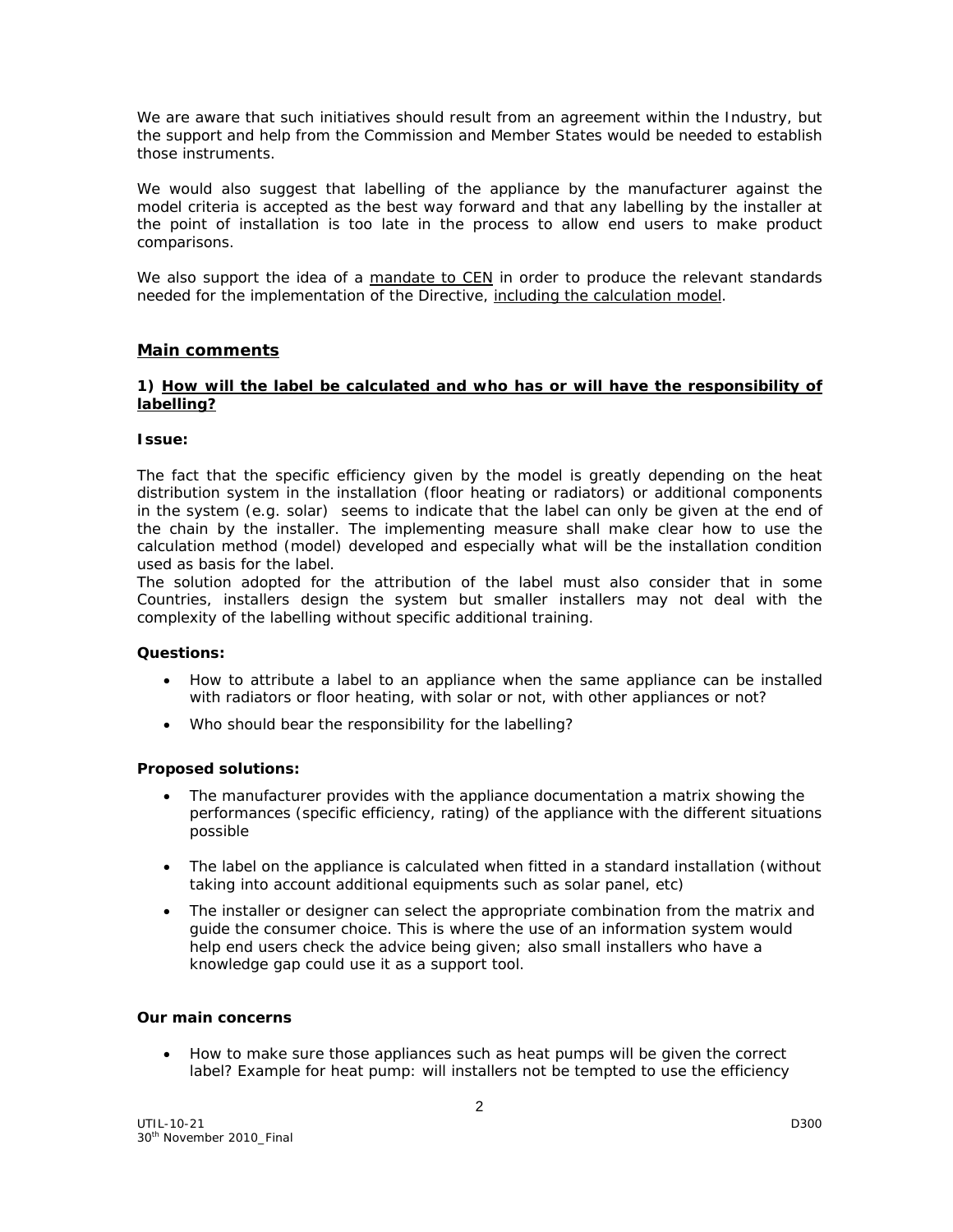obtained with floor heating in any case (this will generally give 10% more efficiency to the system according the calculation).

The best labels should only be achieved with optimal installations, in order to convince end user to ask for such installations.

## **2) The calculation model**

#### *Issues:*

The proposed model is extremely complex but is probably an acceptable compromise today. This being said, we are quite certain that the necessity of improvement will quikly appear as soon it is used in real situation for the labelling. It is therefore very important NOT to FREEZE the model. Therefore this model should be a reference in the implementing measures but not part of a binding regulation for a better flexibility in case of modification.

#### *Proposed solutions:*

It is proposed to use it as a basis for an EN standard as part of the mandate given to CEN. When needed, an external assessment of the model can be done as part of the mandate.

#### **3) Labeling and reliability of the data used**

#### *Issues:*

- Reliable labeling should be based on independent performance measurement with the highest possible accuracy.
- The label will compare appliances that have been until now tested and approved based on different standards and certification shemes and habits. In order to make the competition fair, harmonisation of the testing and certification of all appliances falling under the scope of the Directive shall be undertaken. Different labels should be based on real performances of appliances and not being biased because of diffrences in testing or certification procedures.

#### *Proposed solutions:*

- In order to guarantee the accuracy of the data used for the labelling different routes are possible:
- 1) Third party certification, including type examination and production surveillance, based on tests performed by an accredited and qualified laboratory.
- 2) Manufacturer self certification, with an efficient market surveillance so to guarantee a fair competition and correct consumer information

#### **Our main concern**

Existing market surveillance for energy using products is not always very effective. An action at EU level or Member States would be needed if manufacturer self certification route is chosen